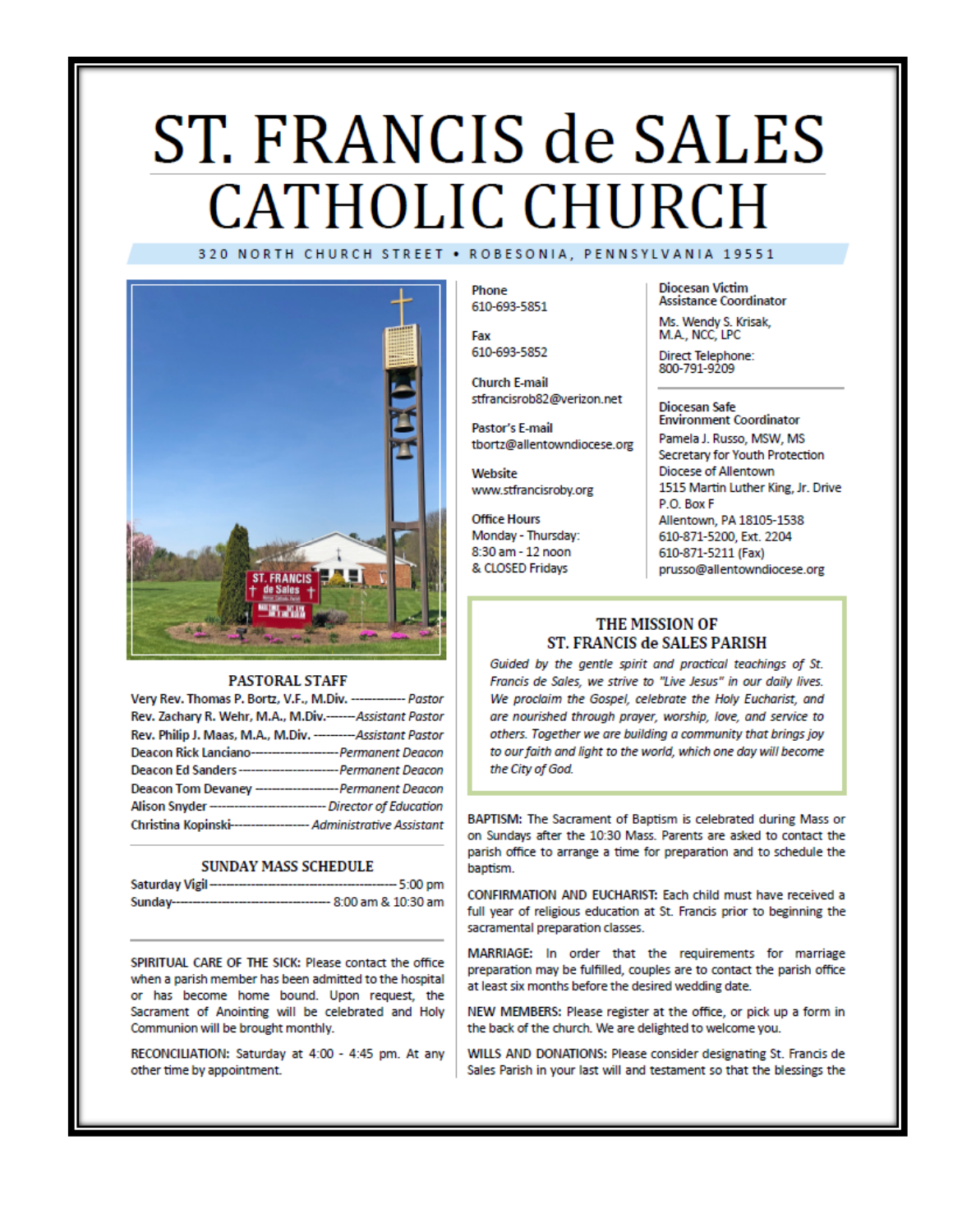

# *May 8, 2022 Fourth Sunday of Easter*

# *Mass Schedule for the Week:*

| Saturday, May 7, 2022 $\sim$ Fourth Sunday of Easter |
|------------------------------------------------------|
|------------------------------------------------------|

| 5:00 PM  | Mother's Day Memorials                               |
|----------|------------------------------------------------------|
|          | <b>Sunday, May 8, 2022 ~ Fourth Sunday of Easter</b> |
| 8:00 AM  | Mother's Day Memorials                               |
| 10:30 AM | Mother's Day Memorials                               |

*Saturday, May 14, 2022 ~ Fourth Sunday of Easter 5:00 PM Joni Boulanger Sunday, May 15, 2022 ~ Fourth Sunday of Easter 8:00 AM Our Parishioners 10:30 AM M.L. Muir*

#### *Pray For Our Sick*

*Edward Bellina, John Binder, Rosemary C., Mary DeLong, Rick & Wren Dillon, Joseph Disabella, Dennis & Mary Ann Flemming, Mary Fletcher, Judith Goelz, Nicholas M. Headley, Lorraine Held, Karen Houck, Rose Howard, Mark Hyde, John Jones, Raymond Kasprowciz, Robert Koch*, *Leslie Livinghouse, Walter Muir, Joe Noll, Pat Snyder, Andrew Strangarity, Tom Suchon, Eleana Wilson, Edwin Zeltzer*

**Lector & Server Schedule Saturday, May 14th**  5:00 PM ~ Servers: Bross Lector: Ruth

**Sunday May 15th**

**8:00 AM**  $\sim$  Servers: S. Palm-Rittle Lector: Fleming **10:30 AM ~** Servers: Mirabella Lector: Hampson

## **Parish Schedule for the Week:**

## **Thursday, May 12 @ 10am – 12 Noon ~ Adoration**

*10:00am ~ Exposition 10:00am – 12 Noon ~ Adoration. 12 Noon ~ Mid Day Prayer and Benediction* 



**St. Ignatius Mass Schedule**

**Weekdays: Monday – Friday 6:30 & 8:00 AM Saturday 8:00 AM First Friday 7:00 PM** 

**Additional Weekday Mass times during Lent: Every Tuesday ~ 5:30 PM** 

**Weekends: Saturday: 4:00 PM Vigil Mass Sunday: 7:30 AM; 9:00 AM; 10:30 AM; 12 Noon; 5:30 PM** 

**Eucharistic Day of Prayer/Adoration (Chapel) Tuesdays ~ Exposition of the Blessed Sacrament after 8:00 AM Mass until 10 PM AND Wednesdays ~ Exposition of the Blessed Sacrament 6 AM until 7 PM Evening Prayer & Benediction**

**Confession: Saturdays: 3:00 – 4:00 PM; During Lent: Every Tuesday 6:00 – 7:00 PM**



## *Readings for the Week*

*Sunday Acts 13:14, 43-52; Rv 7:9, 14b-17; Jn 10:27-30*

> *Monday Acts 11:1-18; Jn 10:1-10*

*Tuesday Acts 11:19-26; Jn 10:22-30*

*Wednesday Acts 12:24—13:5a; Jn 12:44-50*

*Thursday Acts 13:13-25; Jn 13:16-20*

*Friday Acts 13:26-33; Jn 14:1-6*

*Saturday Acts 1:15-17, 20-26; Jn 15:9-17*

*Sunday Acts 14:21-27; Rv 21:1-5a; Jn 13:31-33a, 34-35*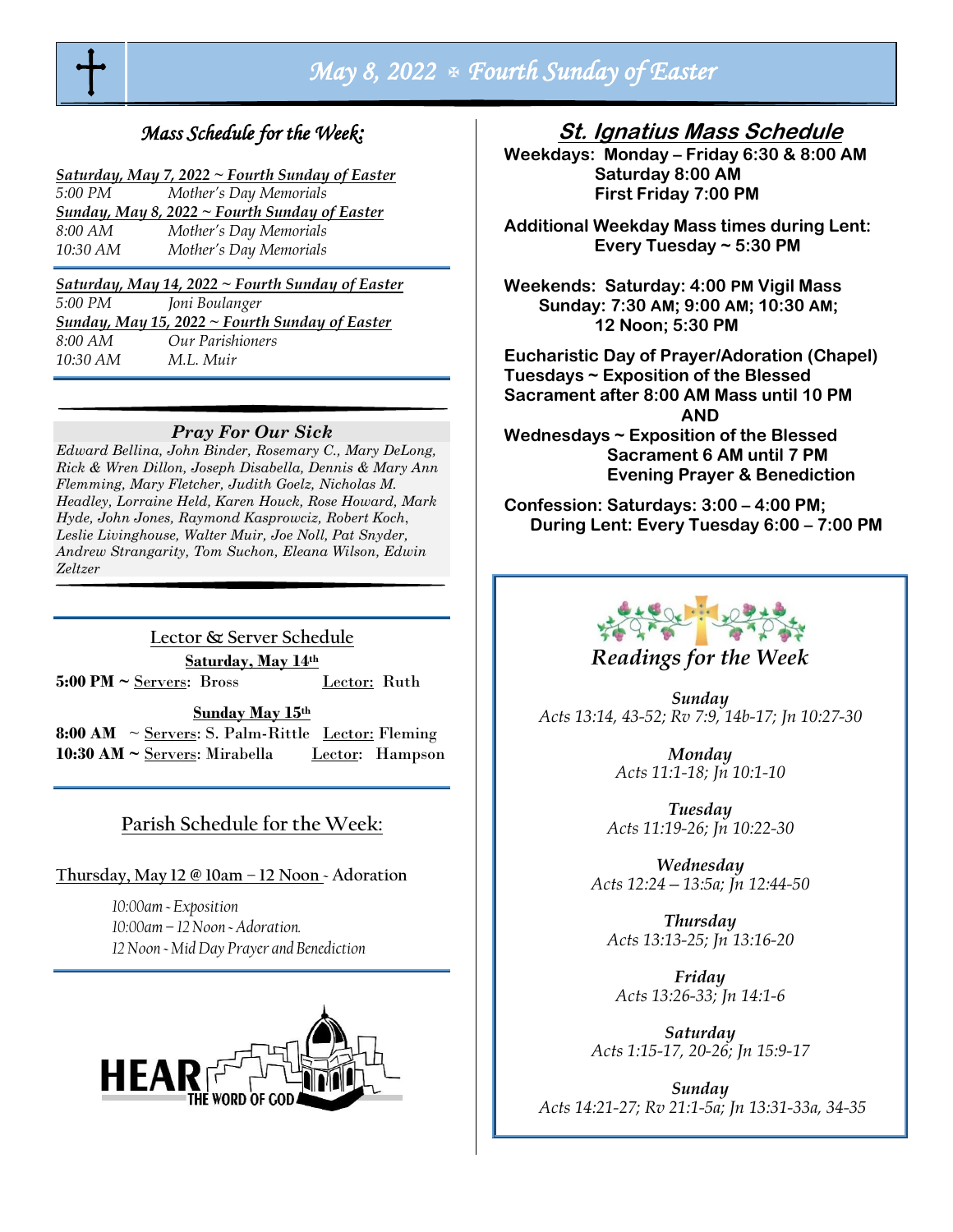# Our Return to the Lord

*Week of April 24, 2022 Offertory ~ 6,234.00*

## *Spiritual Thought*

*Prayer and faith united are imaginably powerful. Always pray with Jesus, remembering that a person united with Jesus can do everything. Keep this verse in mind: "I can do all things in Christ who strengthens me" (Philippians 4:13). Have faith, pray with faith, and good and overflowing measure will be given to you.*

*St. Francis Xavier Cabrini*

## *M.L. O'Sullivan Muir Scholarship*

A financial scholarship is available to any student seeking (or presently enrolled in) a catholic education at either Berks Catholic High School or St. Ignatius Loyola Regional School. Through the generosity of the late M.L. Muir, this need-based scholarship was established in memory of her husband, Dr. Robert W. Muir. The Muir family was one of the founding members of St. Francis de Sales. In striving to "Live Jesus", Mrs. Muir had established the M.L. O'Sullivan Muir Scholarship. To apply for this scholarship, please submit a letter expressing your reason for pursuing a catholic education for your child/children and your reason for financial assistance. Letters should be sent to: St. Francis de Sales Parish, Attn: Fr. Tom Bortz, 320 N. Church Street, Robesonia, PA 19551.

Letters for the 2022-2023 school year are due no later than May 8, 2022.



- ❖ Please feel free to take any remaining Easter flowers located along the white fence.
- ❖ The Garden Club will not be hosting our Spring Flower Sale this year. Due to your extraordinary generosity in 2021, we are able to maintain the altar flowers and church grounds through the summer. We are planning our Holiday Sale in December. Thank You for your continued support and generosity!



Imagine being so secure that nothing has the ability to upset us - not natural disaster, disease, crisis, suffering, not even death itself. That may seem too good to be true, yet that is Jesus' promise to us. "No one will snatch them out of my hand."

Jesus' words are meant to touch every aspect of our life, the smallest as well as the greatest.

Jesus and the Father are more powerful than anything we can ever come up against. God is greater than any natural disaster, any cultural uproar, and the most serious illness. Nothing escapes God's loving and watchful eye. No matter how alone we may feel at a particular moment, God is with us, caring for us, strengthening us. Whatever is in our life cannot overwhelm us; God is with us.

We have been reminded that Jesus, our Shepherd, has given us eternal life through his death and resurrection. We must never underestimate the reality of that gift. Satan would like to convince us that the cross was only a symbolic event. It's not relevant to our daily struggles and fears. But Jesus has told us that he gives us eternal life, a sharing in his risen life. That life is no longer bound by sin, no longer under the domination of the lies of Satan, no longer subject to fear. Through repentance and faith and trust in Jesus, our Good Shepherd, we can overcome every temptation, every fear, and every anxiety that may crop up each day.

We can be secure in our position in Jesus' hands when we make daily decisions that will keep us conscious of his presence and dependent on his grace as we go through our day. Every day we must ask Jesus to convince us more deeply of his love and mercy. Ask him to open us to the power of his life that is within us. As we do this more frequently each day, we will find that our fears and anxieties are reduced, and temptations remain just that – temptations.

Thank you, Jesus, for giving us a share in your life. Thank you for being our Good Shepherd. Help us to be mindful of your wonderful gift within us. Help us to trust in your presence and care for us today and always.

[https://www.oblates.org/sundays-salesian-feed/fourth-sunday-of](https://www.oblates.org/sundays-salesian-feed/fourth-sunday-of-easter-may-8-2022)[easter-may-8-2022](https://www.oblates.org/sundays-salesian-feed/fourth-sunday-of-easter-may-8-2022)